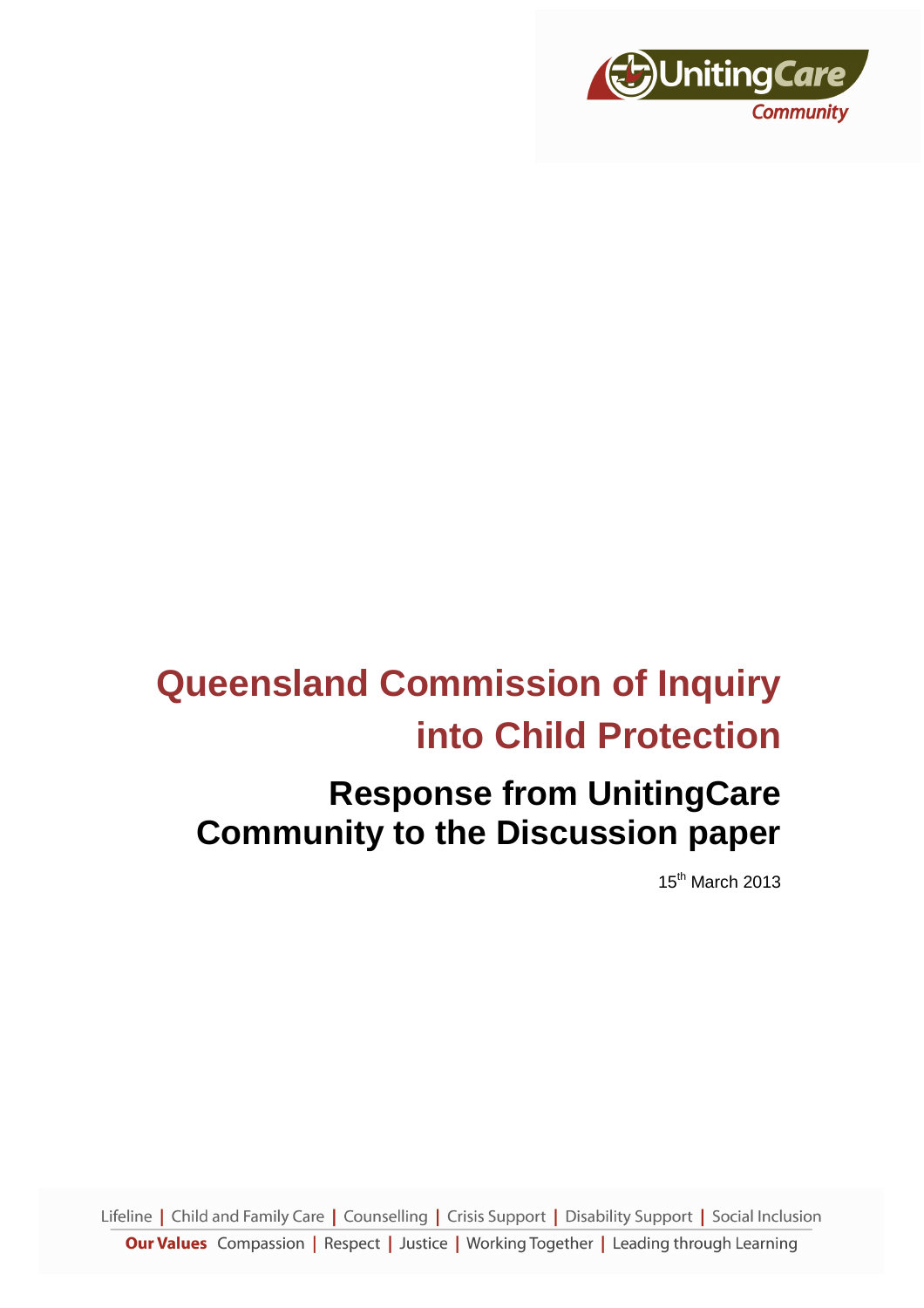## **Introduction**

- 1. UnitingCare Community (UCC) is a leading provider of community services throughout Queensland, employing approximately 2,500 and 5,600 volunteers. UCC is a service group of UnitingCare Queensland which also delivers health and aged care services through its other service groups, UnitingCare Health and Blue Care. Our organisation is part of the UnitingCare Australia network which undertakes policy, research and advocacy work.
- 2. UCC's preliminary submission to the Queensland Commission of Inquiry into Child Protection addressed options paper and provided 33 recommendations for consideration. Many of the proposals in this response to the Commission's discussion paper are consistent with these earlier recommendations.
- 3. This response does not address each question separately but addresses the major themes of the discussion paper:
	- expanding the secondary family support service system to improve outcomes for vulnerable children and their families and reduce the need for high cost statutory interventions
	- improving responses for high risk families
	- improving the protection and care of children who require safety and support and
	- addressing the over-representation of Aboriginal and Torres Strait Islander children and families in the child protection system.
- 4. The last section of this response addresses specific questions of relevance to UCC that are additional to these themes.
- 5. This response is based on the UCC's view that the only sustainable strategy for addressing the escalating costs associated with child protection, is for the Queensland Government to invest in earlier support throughout all areas of the child protection system, when children and families first show signs of stress, when children are first taken into care, and expansion of placement options to prevent continued placement breakdown.
- 6. In addition, the risk adverse nature of decision making that is contributing to the enormous volumes of children being referred to Child Safety Services and the current focus on compliance and procedures needs to be addressed so that the service system can provide more effective, child and family centred support and prevent the need for intervention by Child Safety Services.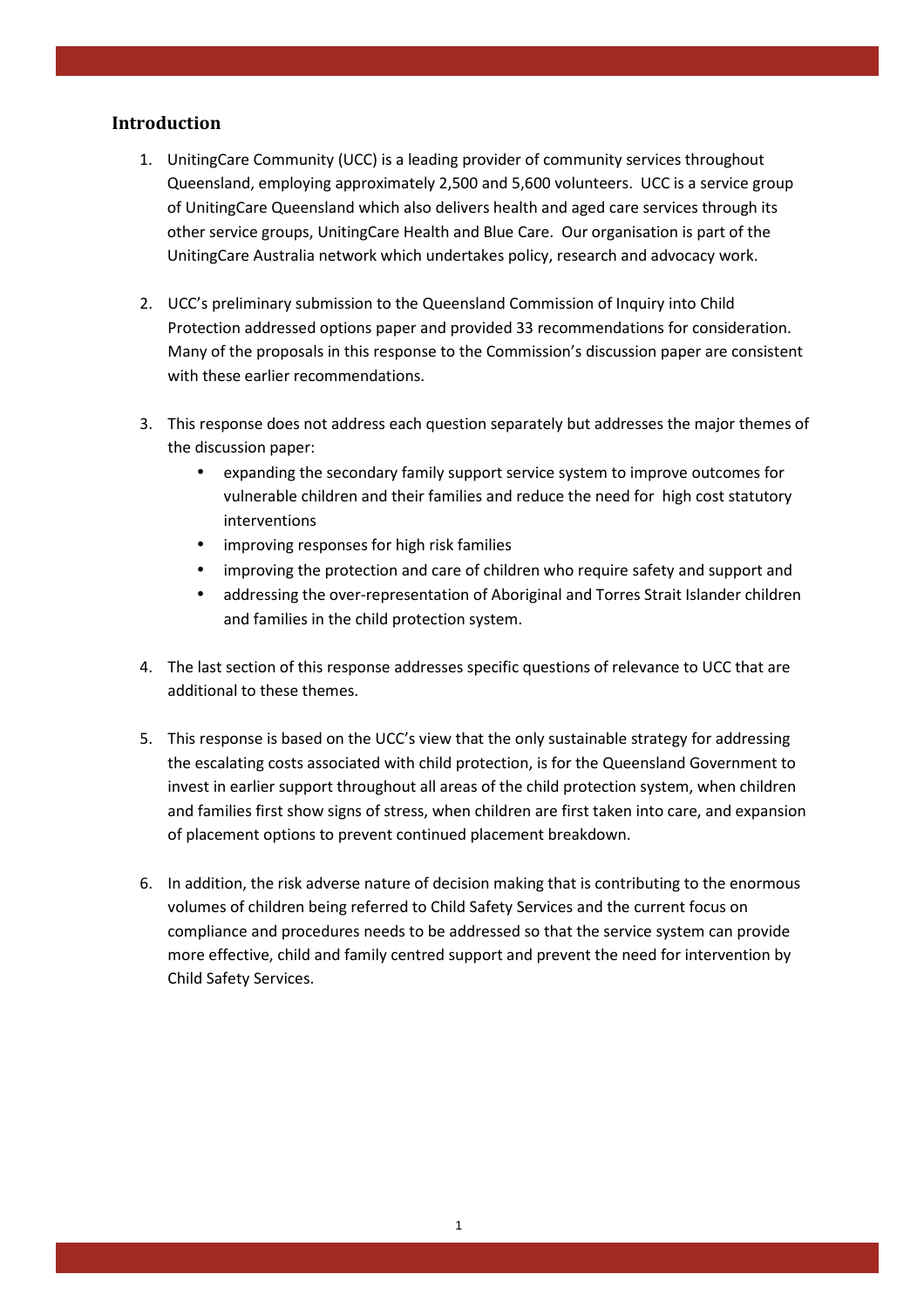# **Section 1: expanding the secondary service system to improve outcomes for vulnerable children and their families and reduce the need for high cost statutory interventions**

Section 1 responds to the following questions:

*What is the best way to get agencies working together to plan for secondary child protection services? What is the best way to get agencies working together to deliver secondary services in the most cost effective way? Which intake and referral model is best suited to Queensland? What mechanisms or tools should be used to assist professionals in deciding when to report concerns about children? Should there be uniform criteria and concepts?* 

Key Proposals

- As immediate action, the Queensland Government negotiate a whole-of-government strategy, supported by an Implementation Plan that sets out the vision, goals, priorities and funding commitments for improving responses to vulnerable children and families.
- Develop a model for service integration that includes a community based dual referral pathway to community based intake services in areas of high demand for Child Safety Services.
- That a community based referral pathway is supported by a mandate for nongovernment organisations to establish family support service partnerships supported by pooled funding for family support intervention services.
- 7. UCC has experience delivering secondary family support services, through the Referral for Active Intervention (RAI), Helping Out Families (HOF) and Family Intervention Services (FIS) initiatives, to highly complex and often high risk families. From this experience UCC considers that no single government or non-government organisation can provide the range of support required to address the needs of Queensland's most vulnerable families.
- 8. Given the high correlation of domestic and family violence, poor mental health, homelessness, poverty and substance misuse with child protection issues, improved planning mechanisms at a local level are essential to ensure the buy-in and collaboration of these services, along with other universal or targeted providers of early childhood, health, education, police and justice services. UCC's experience of implementing the Helping Out Families trial, and Referral for Active Intervention services have demonstrated how difficult it is to work collaboratively with some services that provide different types of support.
- 9. UCC is concerned that there is currently no clear agreement between Queensland Government agencies that commits each agency to working collaboratively to support vulnerable children and families in the best interests of children. Consistent with the UCC's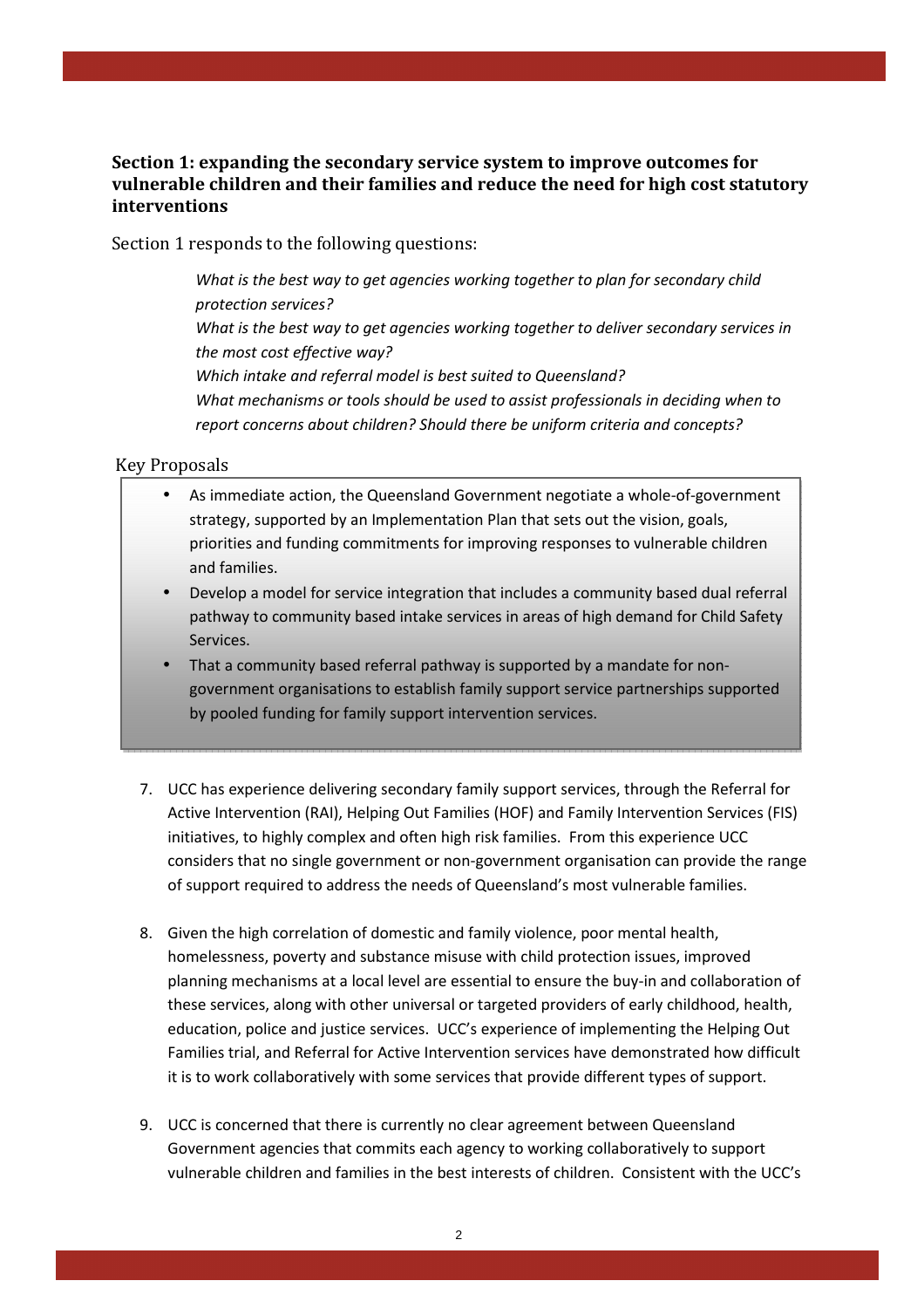preliminary submission, UCC again recommends that the Queensland Government develop a whole-of-government strategy, supported by an Implementation Plan, for vulnerable children and families that commits agencies, including non-government agencies to prioritising support for vulnerable children and their families, with the objective of preventing the need for statutory interventions. This strategy could be supported by the recently formed Social Services Cabinet Committee.

- 10. This strategy should set the goals and priorities for investment in secondary support services and importantly must include consideration of:
- the role of universal services in the early identification of family need and risk, particularly health and early childhood services
- the role of targeted support services, including mental health, drug and alcohol, domestic and family violence and housing and homelessness in prioritising support and
- the commitment as a condition of funding for agencies and services to work collaboratively with other services to coordinate responses for those children, young people and families most at risk.
- 11. While UCC considers that it is important that the tiers of government work together at a strategic level to identify existing investment, identify service gaps and plan for future investment in secondary services as proposed by the Commission of Inquiry, this work must be informed by the overarching strategy for vulnerable children and families outlined above. This should identify the significant contribution that strategies such as Early Years need to make to support vulnerable children. Already the subject of a National Partnership Agreement, there are targets and initiatives with the intent of improving outcomes for these children.
- 12. In a similar vein, mental health and maternal and child health offer a universal platform with significant opportunities to identify and support vulnerable children and families. Queensland Government Health and Education departments have recurrent Child Safety Director resources complemented by a broad range of programs. Child Safety Directors be accountable for working within their agency to help reduce child abuse and neglect which should be explicit in a vulnerable children and families strategy.
- 13. This work also needs to be informed by intelligence at a community level and could be undertake as a function of local service partnerships or alliances (such as the Family Support Alliance operating as part of the Helping Out Families trial).
- 14. However, until there is a higher level of investment in secondary family support services to meet the required demand, and a commitment from all agencies to work together to support the most vulnerable children and families, the proposed Family Support Service Plans will achieve little.

#### *Establishment of Partnerships and Service Alliances*

15. To date Queensland has had varying degrees of success establishing local service partnerships that work together to plan for and coordinate support to vulnerable children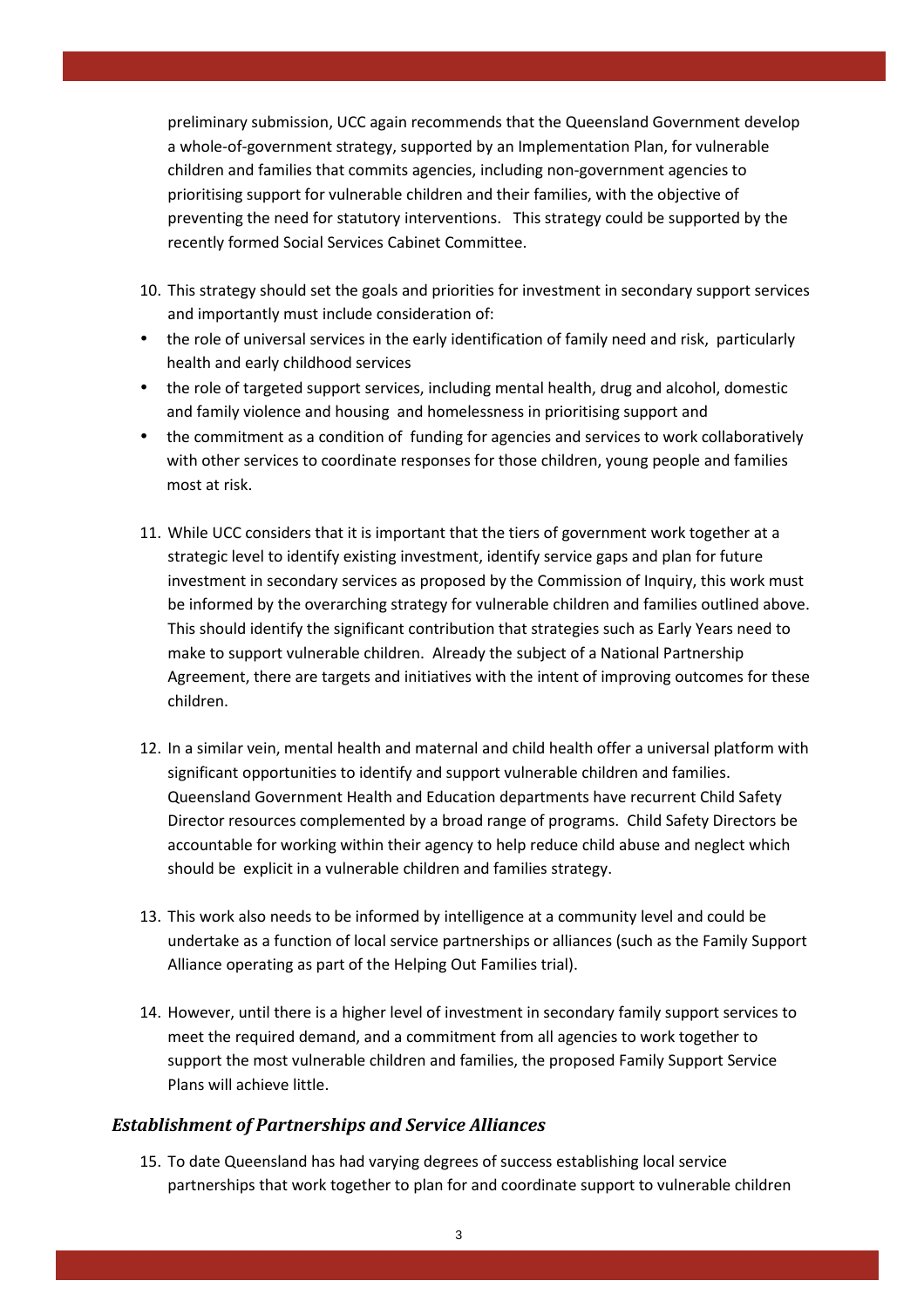and families. In the preliminary submission to the Commission of Inquiry, UCC has pointed out the difficulties of maintaining the Referral for Active Intervention Action Network Teams.

- 16. UCC has found there are significant improvements in outcomes for clients with multiple and complex needs when services work in partnership. Services participating in the Helping Out Families - Family Support Alliance in the Logan area have been able to share expertise for better assessing a child and family's support needs, ensure that families are referred to the right type of support, coordinate casework, reduce duplication of service delivery and improve the progress of families against their case goals.
- 17. In addition, UCC has found that the Family Support Alliance that has been established by the Helping Out Families trial has found that because of the number of services in the local area that are identified and known as "Helping Out Families", that the visibility of these services within the community has been improved. This visibility has resulted in an increase in the number of referrals from agencies other than Child Safety Services as well as the families themselves who have identified that they would benefit from help to support.
- 18. To improve effectiveness of existing investment in the secondary service system and drive service integration UCC proposes that a lead non-government organisation and partner organisations be given the mandate to establish family support alliances or partnerships, based on the Helping Out Families model, in areas of the state where there is a high demand for secondary family support services and where there is already moderate level of investment in secondary family support, domestic and family violence and other targeted services (mental health, drug and alcohol).
- 19. UCC's experience as the lead agency for the Helping Out Families Family Support Alliance in Logan is that establishment of the alliance has taken time and required sustained effort and support to maintain commitment from partner agencies and establish trusting relationships between partner services. Modest funding and acknowledgement of the service coordination function in service agreements is an essential component to ensure success. Clear requirements for operating within a family support service alliance in the funding agreements of the partner agencies would assist in the functioning of each alliance.
- 20. UCC also considers that the Shared Practice Framework is a valuable tool for developing and establishing relationships with alliance partners in early phases of working and is a critical feature of an integrated system and should be replicated as new family support service alliances are established.

#### *Early identification and access to support*

21. The most cost effective way for secondary family support and targeted specialist services to work together to support vulnerable families is to work with these families as early as possible.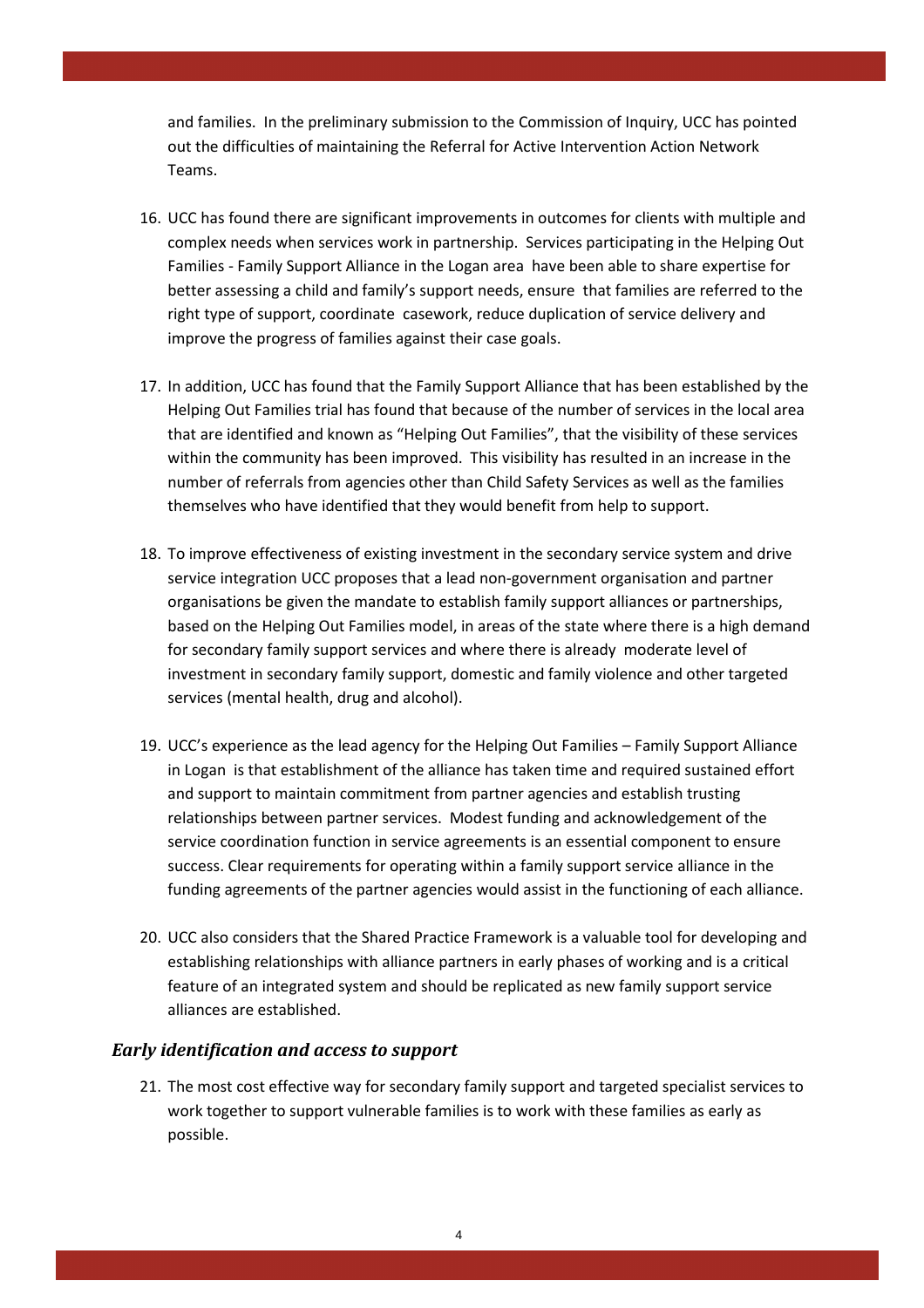- 22. As documented in the preliminary submission to the Inquiry, our experience of implementing the Helping Out Families trial is that all families referred have multiple and highly complex needs. Most families could have been referred earlier before multiple reports to Child Safety Services and many have had a long history of involvement with multiple services by the time they are referred to HOF.
- 23. Where families are engaged at an early point and through less stigmatising services, better outcomes are often achieved. The Child Protection Referral Guide operating in conjunction with the Helping Out Families trial appears to be working well and UCC supports implementation of this tool or similar to support professionals working with children and families.
- 24. Pathways to earlier support could also be achieved more effectively if there was the capacity and opportunity for Helping Out Families services to seek engagement from families through more community based, and less intensive family support activities (ie soft entry points such as supported playgroups, toy libraries, school based activities), can help to build the profile and relationship of the service provider within the community, so that families feel comfortable and more empowered in seeking out support themselves.

# *Community based referral pathway and a community based intake service*

- 25. UCC supports the proposal within the discussion paper for a community based referral pathway along with a single intake point or community based intake service that can conduct assessments of all referrals into an integrated secondary service system (or family support alliance). This is consistent with the model recommended by the Department of Communities, Child Safety and Disability Services in their submission to the Commission of Inquiry.
- 26. UCC currently operates the intake service for the Helping Out Families initiative in Logan and supports a model like Child FIRST in Victoria and the Helping Out Families model with the addition of the following features (that were the original intent of the Helping Out Families model):
- an outposted child protection worker at a sufficient level of seniority to be able to make decisions in relation to risk and safety
- improvements in the ability to share information between agencies for the purposes of assessing a family's support needs and possible risk of harm to a child that may be present, and
- legislative amendments to support professionals who choose to refer a child and family to the community based support pathway, as well as the non-government service providing the assessment.
- 27. UCC would also suggest that there would be enormous benefit where possible for the intake service to provide a hub for practitioners from other service types (mental health, domestic and family violence) to improve family assessments and service coordination and also provide some direct service delivery to clients.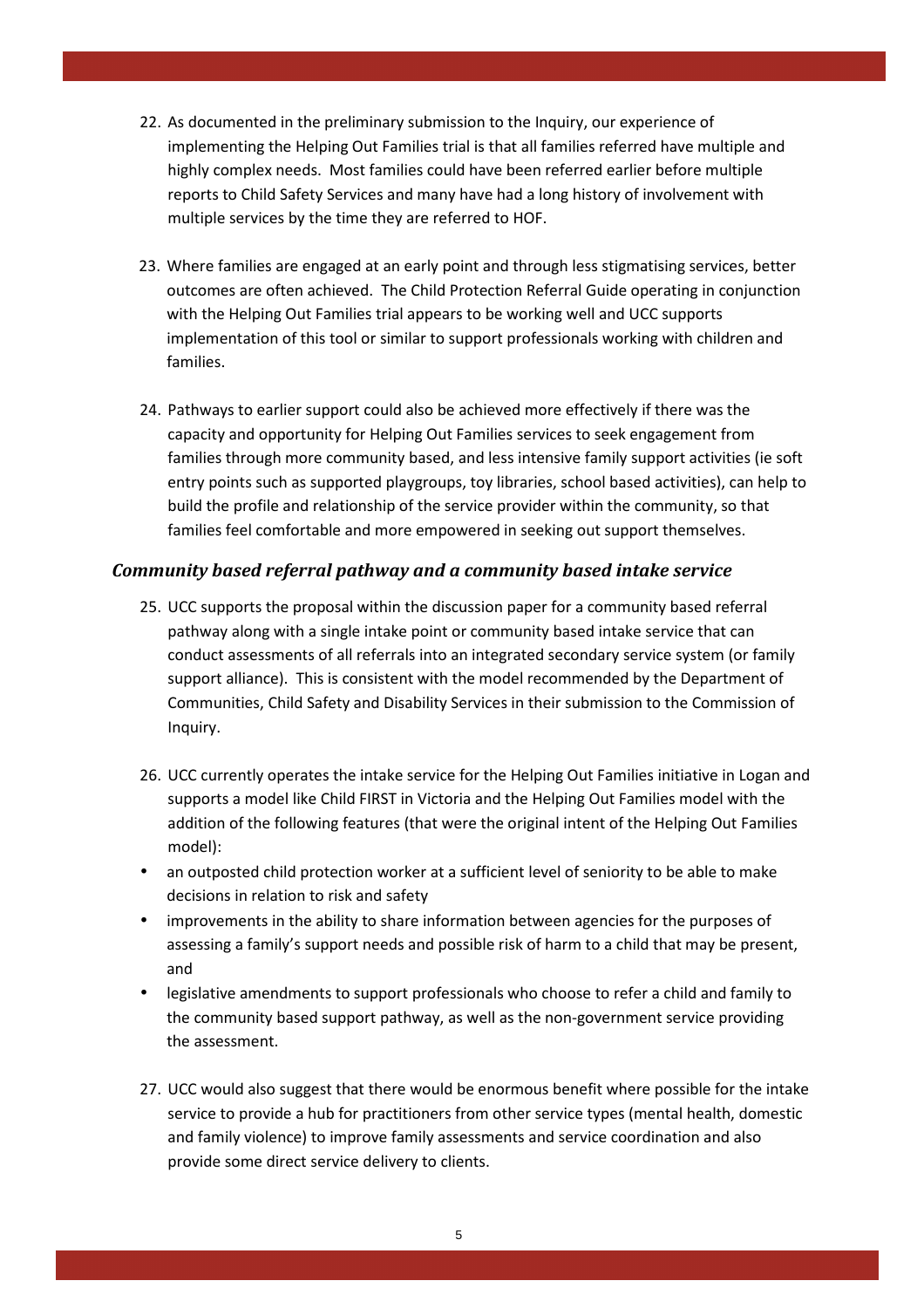- 28. As experienced in Victoria with implementation of ChildFIRST and in NSW through *Keep Them Safe* reforms, extensive training and tools to support professionals to make decisions about when to refer to a community support pathway and when to refer to Child Safety Services are also considered a necessary feature of the model.
- 29. The option proposed by the Commission for a regional family support intake managed by a non-government service is not considered workable by UCC, as it will only shift the existing issues that confront Child Safety Regional Intake Services to the non-government sector. There would be no apparent cost efficiencies as the volume of reports would be significant, resulting in considerable difficulty identifying those children most at risk of immediate harm and needing protection. UCC believes that a new model is needed. The child protection system needs to be refocussed from one which is risk averse and focuses overly on procedures at the expense of working directly with children, young people and families to one which is, in short, child and family centred.
- 30. UCC supports the concept of the proposal to implement features of the Child Wellbeing Units that were introduced in NSW following the Wood Inquiry in order to reduce reports to Child Safety Services and direct referrals to community support. This model is effective because it works within the organisation to build the confidence and capability of professionals, such as teachers and health workers, to make more informed decisions about how best to work with families rather than merely referring to the statutory agency in the presumption that the family might get support.
- 31. The Child Safety Directors Network is well placed to provide some elements of this model within some government organisations such as Health and Education. However, UCC notes that considerable investment in NSW was required, for staff and information systems, particularly for NSW Police to implement this model. UCC recommends further exploration of this proposal and mandatory reporting requirements is required with a particular focus on resolving the issues for Queensland Police Service.

#### *Client centred service delivery – continuum of support*

- 32. Since the CMC Inquiry into Child Protection in 2004, secondary family support and other targeted support services have been funded and implemented over time through a plethora of different programs that are essentially similar in their objectives – that is to improve family functioning and the wellbeing of children and reduce the need for high cost statutory interventions. This has contributed to a fragmented system that is incredibly difficult for clients to navigate. In many locations there is an insufficient critical mass of family support and like services to deliver the volume, intensity and expertise that these complex and at risk families need.
- 33. In addition, family support services including those which are funded to support statutory clients are restricted by program guidelines that specify time limitations on interventions. This means that services are usually only able to respond to crisis and the immediate support needs of families. They are not able to sufficiently work with families in a more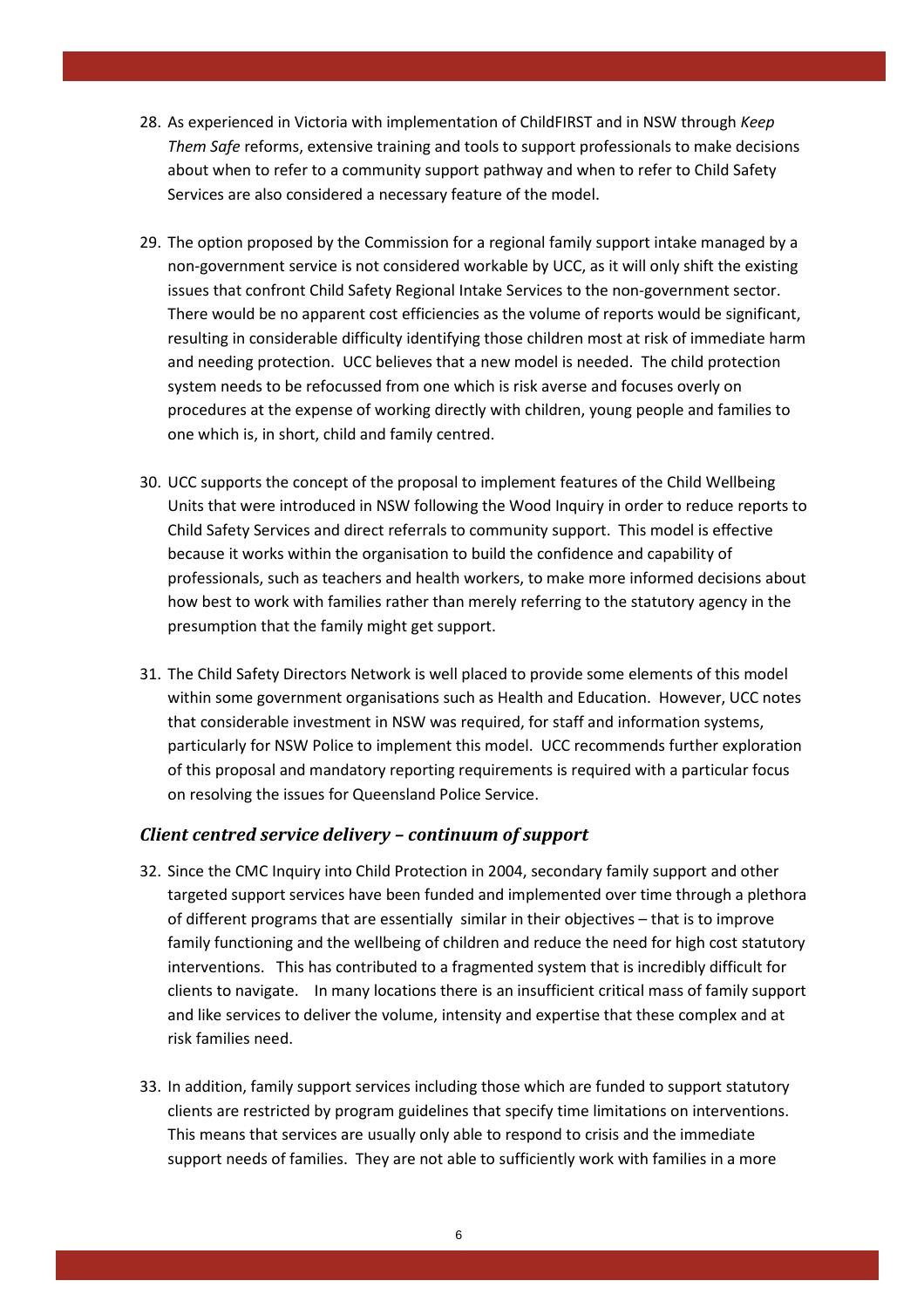client centred way to build their resilience, reduce their dependence on services and better support themselves.

- 34. UCC's experience is that many families would benefit from continued, but less intrusive and less intensive support by the same provider with whom the family has a relationship. Families need to be able to transition in and out of these services as their needs change. Having the capacity to provide on-going contact, even minimal contact at times when a family needs assistance, is a true early intervention response and will head off the need for more intensive support later on.
- 35. UCC would support that DCCSDS review and "repurpose" secondary and tertiary family support programs with the view to addressing the siloed approach to funding and provide "pooled" funding to non-government organisations for the provision of family support services that are based on client directed goals as opposed to program guidelines and time limited intervention. UCC advises that this work also needs to examine the funding for universal and less intensive family support services and the relationships with other programs including homelessness, domestic and family violence and neighbourhood centres.
- 36. UCC also considers that single case plans being trialled in Victoria as part of reforming their human service system and initiatives such as family support coordinators and funding for lead case managers who work across multiple service streams through the Strong Families initiative in Western Australia are worth consideration in Queensland to improve client centred approaches to working with the high need and complex families.

## **Section 2: Responding to high risk families**

## *This section responds to questions:*

*How could we improve the system's response to frequently encountered families? Is there any scope for uncooperative or repeat users of tertiary services to be compelled to attend a support program as a precondition to keeping their child at home?* 

*What changes if any should be made to the Structured Decision Making tools to ensure they work effectively?* 

*Should the department have access to an alternative response to notifications other than an investigation and assessment (for example, a differential response model)? If so, what should the alternatives be?* 

*What role should SCAN play in a reformed child protection system?* 

*Key Proposals:* 

- Endorse a differential response model to address the needs of high risk families.
- Introduce a joint assessment between Child Safety Services and a domestic and family violence practitioner in circumstances where DFV is the main presenting factor.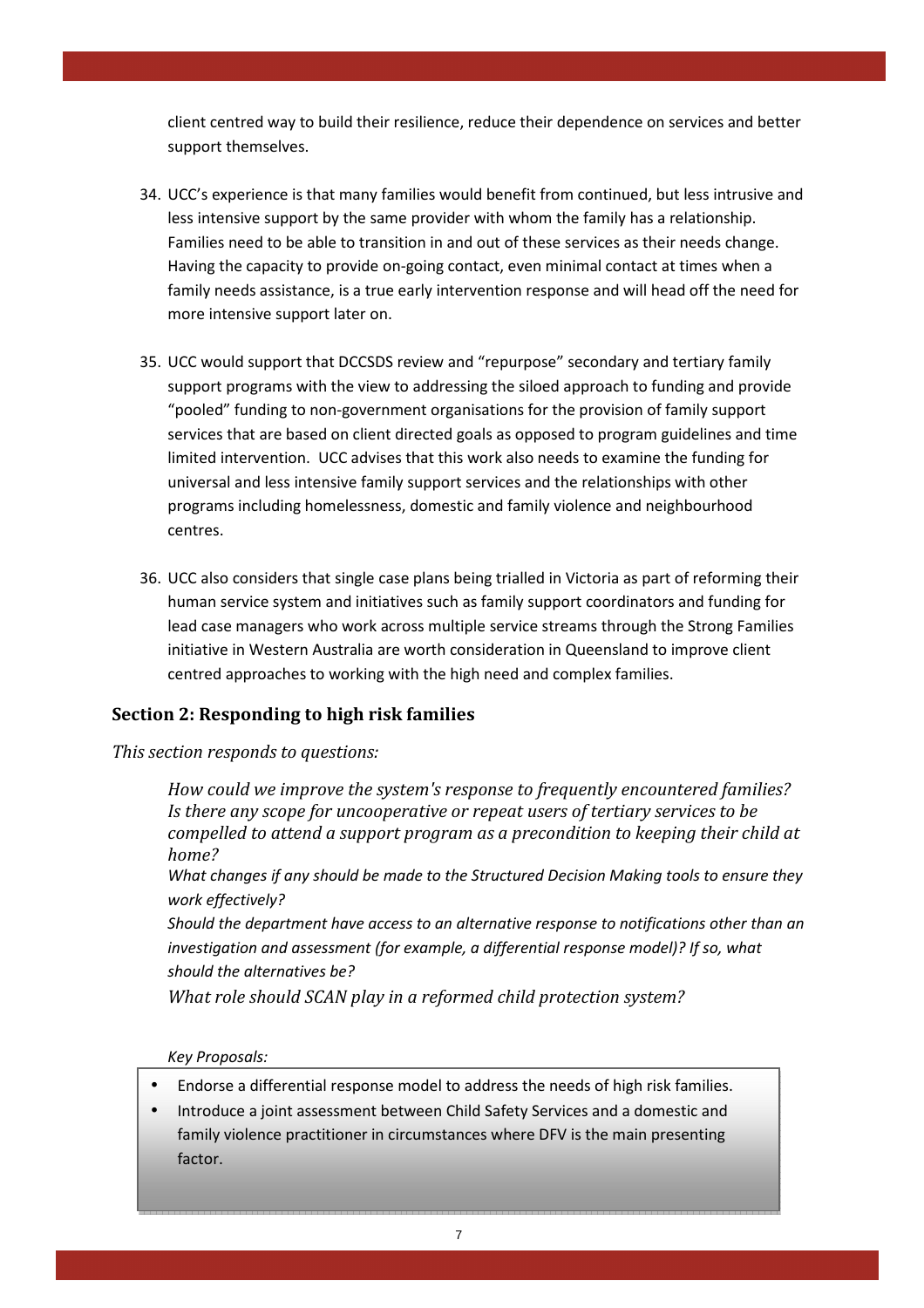- 37. The current statutory child protection system, including the out of home care system lacks a child and family focus and the continuum of service delivery models that suit the needs of individual children, young people and families. Lack of support aimed at family preservation, exploration of kinship care or placement supports often result in the need for multiple placements, escalating support needs for children and young people and the need for more expensive, long term models of care as children grow older. More importantly outcomes for children and their families are often poor.
- 38. The differential responses proposed in the discussion paper, with or without use of an Intervention with Parental Agreement, would be a welcome addition to the current suite of child safety responses, provided that there is adequate funding and capacity within the nongovernment sector to provide this level of support. Ideally, a community based intake service embedded within a family support service alliance would be available in major centres for Child Safety Officers as a referral pathway for family support or a domestic and family violence response.
- 39. The concept of a differential response model (within Child Safety Services) for children and their families who have been assessed as not requiring protection is supported as a feature of a child protection system that is child focused. However both the family support and domestic and family violence referral pathways will require sufficient resourcing of the secondary service system to respond to the inevitable increase in demand.
- 40. The interaction between child protection needs and domestic and family violence is complex. The Commission's proposal for a differential response that incorporates a domestic and family violence pathway based on the Minnesota, Olmsted model has the advantage of a family assessment that is responsive to child protection risk factors as well as the complexities of domestic and family violence. This model would require a considerable shift in the way that Child Safety Officers respond to the risk of harm to a child from domestic and family violence, but would result in fewer families progressing through the child protection system based on domestic and family violence as the presenting risk factor.
- 41. UCC a common risk assessment tool based on Structured Decision Making and Signs of Safety could be used across multi-disciplinary levels, similar to the approach implemented within both South and Western Australia. UCC supports this as a feature of the proposed differential response to improve the response to domestic violence in a child protection context.
- 42. UCC's experience from the Helping Out Families trial is that many families present with domestic and family violence as a feature of their family relationship but few are open to accepting help from a domestic and family violence service in the first instance. Consequently it is suggested that further exploration of the proposed pathway is considered. UCC would recommend that once a joint assessment is made by child safety and domestic and family violence experts that these families should also be referred through the family support pathway to a community based intake service who could then coordinate access to specialist domestic violence services.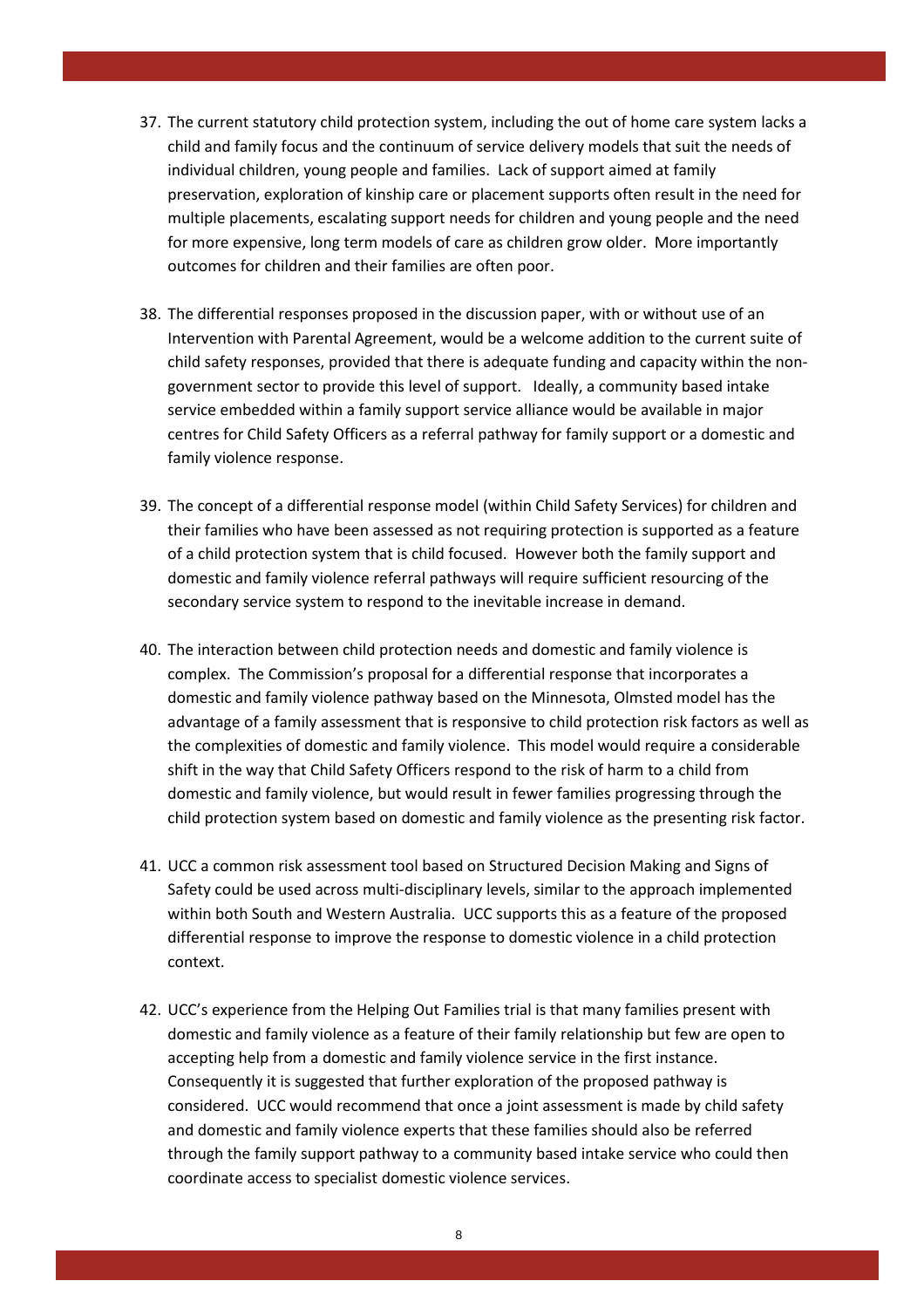43. UCC also proposes that the functions of SCAN be examined with a view to how these resources can play a stronger role in case management of frequently referred families who are in contact with many different services and agencies, and improve partnerships with local non-government services who are already working with these families.

## **Section 3: Improving outcomes for children in care**

This section responds to questions:

 Chapter 5 *Should adoption, or some other more permanent placement option be more readily available to enhance placement stability for children in long term care? What are the potential benefits or disadvantages of the proposed multi-disciplinary casework team approach? Would a separation of investigative teams from casework teams facilitate improvement in case work? If so, how can this separation be implemented in a cost effective way? How could case workers be supported to implement the child placement principle in a more systematic way? What alternative out of home care models could be considered for older children with complex and high needs?*  Chapter 6 *To what extent should young people continue to be provided with support on leaving the care system? In an environment of competing fiscal demands on all government agencies how can support to young people leaving care be improved? Does Queensland have the capacity for the non-government sector to provide transition from care planning?* 

#### Key Proposals:

- Provide for a greater focus on identifying kinship opportunities and assessing the possibility of reunifying and supporting children and their families when a child is first placed in out-of-home care.
- Endorse a greater range of flexible out-of-home care options that include shared family care, professional foster care, parental care with a residential support option and a model of therapeutic residential care that embeds therapeutic support.
- Examine options for transfer of case management functions that would improve outcomes for children in out-of-home care to the nongovernment sector.
- Support the non-government sector to work more effectively to work with young people to transition from care.
- 44. UCC is of the view that there needs to be a greater range of flexible out-of-home care options for supporting individual children, their siblings and their families.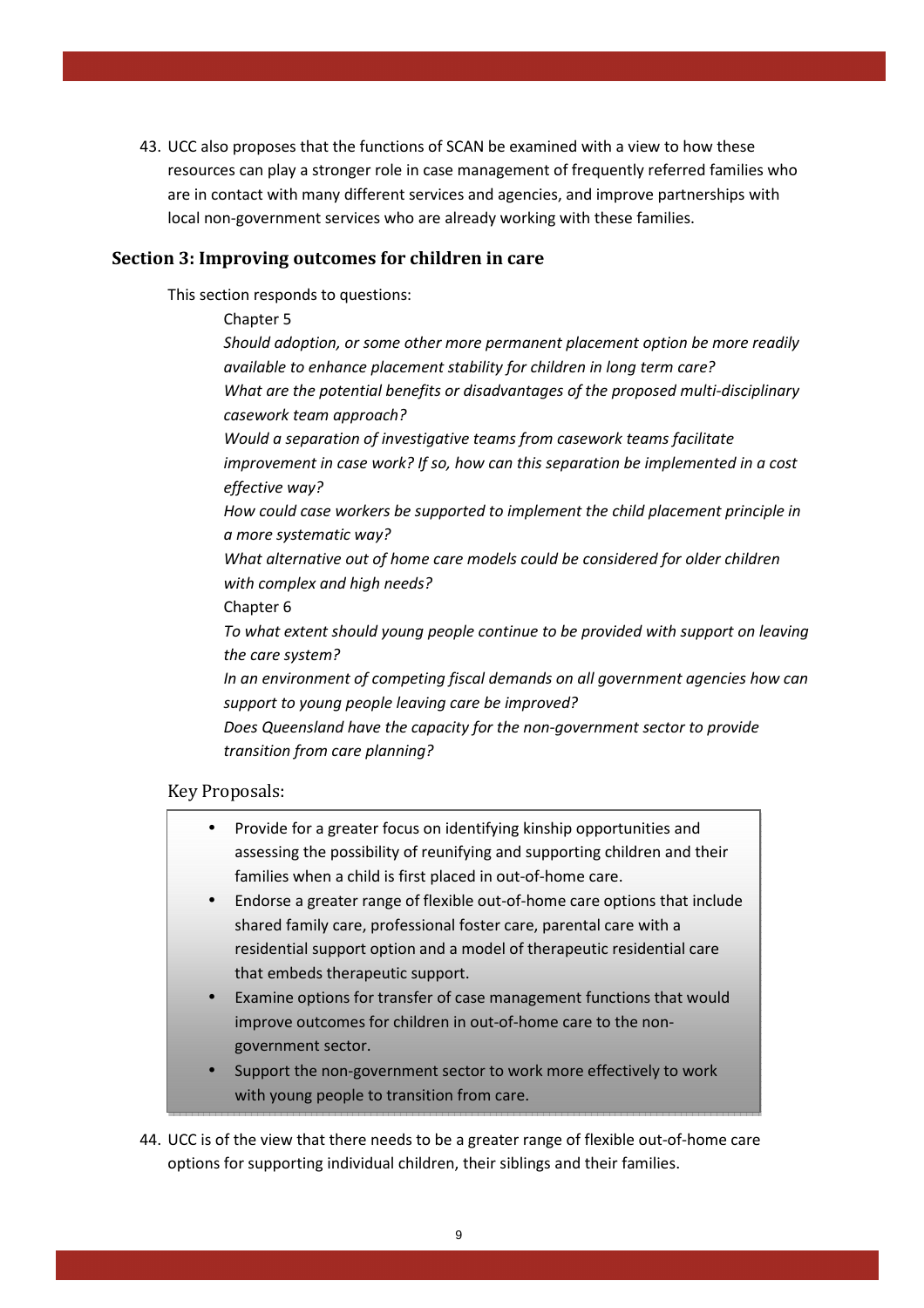- 45. The out of home care system should be the last resort for children and their families, when risk of harm to a child is unacceptable or other interventions have failed to provide a child with home that is safe. Children requiring support from government and non-government services in out of home care have been traumatised and experienced significant family dysfunction, yet for many reunification with their family can be a realistic goal with the right type of support.
- 46. UCC proposes that when children are removed from their family, a focus on family assessment with the ultimate goal of reunification (if possible) should be the first priority. It is recommended that this work could be better supported through an increase in the use of family group conferencing where circumstances are appropriate (as occurs in New Zealand model).
- 47. The second priority once a child is placed in out-of-home care should be a focus on working with the family and child to understand other family connections and conduct detailed assessment of a child's support needs and kinship care options. UCC's experience is that this is best done by non-government organisations that provide foster and kinship care, residential care and family intervention services in partnership with Child Safety Officers. Non-government services because of their close relationship with the child and family are most often better placed to identify kinship options and determine the suitability of a kinship placement. Non-government services are also better placed to work closely with and assess the capacity of parents to care for their children and provide support for the child while in out- of- home care.
- 48. UCC advises that the best way to improve compliance with the child placement principle and more importantly improve the outcomes for children and young people is to increase resources must be made available to strengthen the capacity of non-government organisations to:
- work with children and families to identify suitable kinship placement options, through well run Family Group Conferencing
- undertake more extensive assessment of the capacity of the natural parents to care for their children and
- to provide intensive support with families when children at risk remain at home or are returned to their parents from a period of out-of-home care.
- 49. UCC considers that the current legislative settings governing the use of adoptions for children in the child protection system deal adequately with the use of adoptions as alternative and does not see the need for any amendment to this legislation. However, there may be some use in exploring shared guardianship options that are available in other jurisdictions including New Zealand.
- 50. The discussion paper focuses on what is perceived to be the high cost of residential care, but does not address the issue that the need for residential care is often the result of poor assessment and treatment of children's needs in early stages of intervention and poor or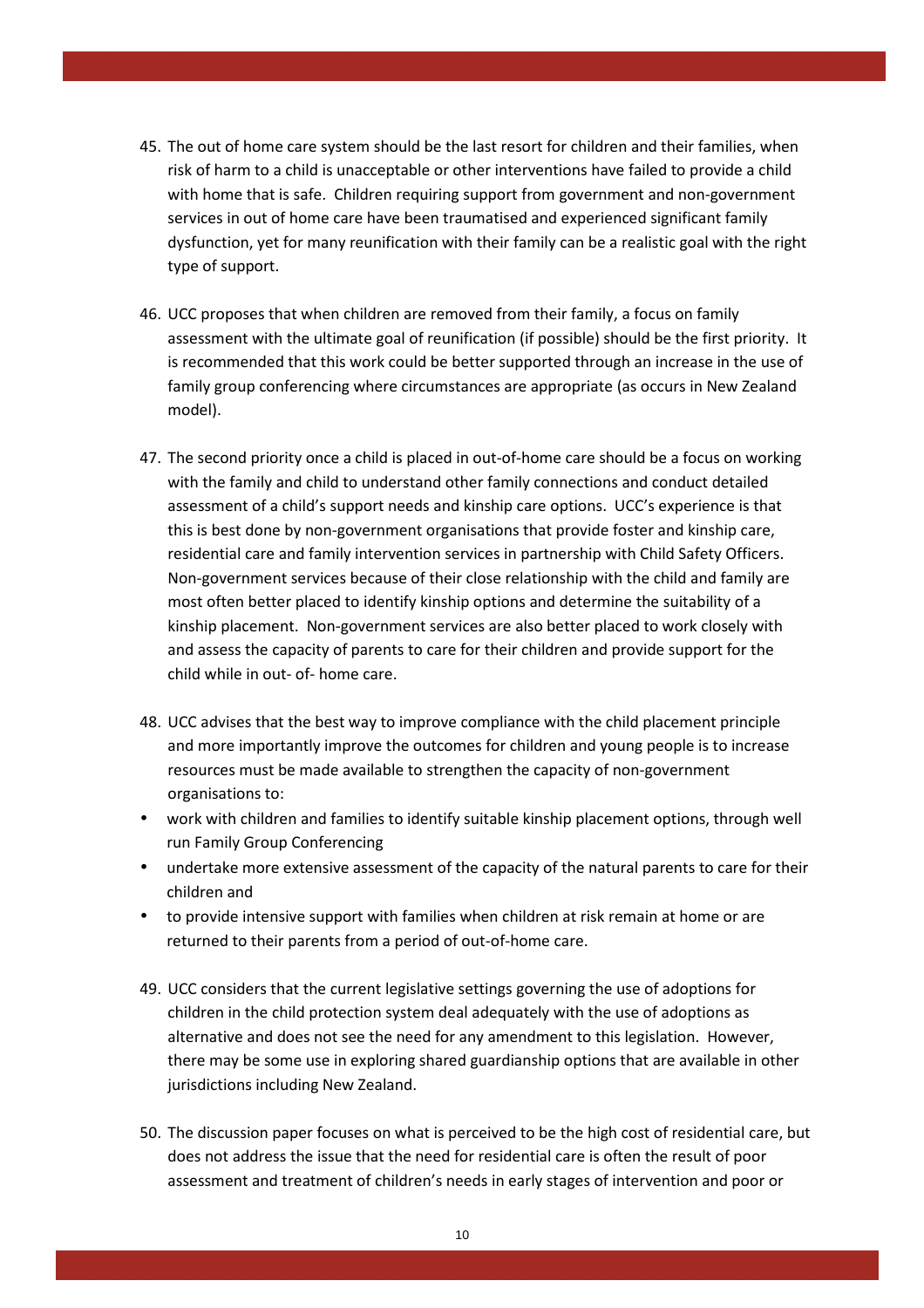inappropriate placement decisions impacting negatively on children and young people which leads to escalation of behaviours and placement breakdown as the child reaches adolescence.

- 51. UCC considers that the continuum of out-of- home care options should be based on a therapeutic model of care and should seek to improve stability, prevent escalation of behaviour and further trauma and harm to a child or young person, reduce the requirement for more high cost placements and support the placement of siblings together regardless of their age. Out-of-home care options that UCC considers worthy of further exploration include shared family care, professional foster care, parental care with a residential support option and a model of therapeutic residential care that embeds therapeutic support within the staffing model.
- 52. The current system of providing therapeutic support to children and young people in out-ofhome care is not consistently or effectively delivered across state. UCC has explored the Take 2 model of supporting therapeutic approaches to supporting for children and young people in out-of-home care in Victoria and believes that there is an opportunity to improve the cost effectiveness of the Evolve service delivery model. In addition, UCC considers that there needs to better coordination between mental health services and the types of services currently delivered by Evolve. These services needed to be delivered in a way that compliments rather than duplicating care models and improves integration of mental health services.
- 53. There may be a place for a small bed facility to provide secure welfare services with a therapeutic framework at the most intensive end of the continuum of out-of-home care models. However, implementation of such a model would require inbuilt safeguards to ensure that any secure placement is not a punitive option and is in the best interests of the child and not in the best interests of the state or service provider.
- 54. UCC suggests that the model of secure therapeutic care that operates in Victoria, with a small number of beds, and provided for a strictly limited time period under strict guidelines regarding the risk of harm to a child or young person, and sanctioned by the Court, offers an appropriate level of inbuilt safeguard.
- 55. UCC does not accept that there is a need for a model of secure care that is punitive in nature.
- 56. UCC does not support under any circumstances an out-of-home care option that would result in the re-establishment of large scale campus-based residential care services as a means of achieving cost efficiencies.

#### *Transfer of case management to the non-government sector*

57. UCC believes that for every child placed in out-of-home care there is an obligation to provide that child with health, mental health, and education, cultural and therapeutic support, provided by a range of professionals and supported by sound assessment of each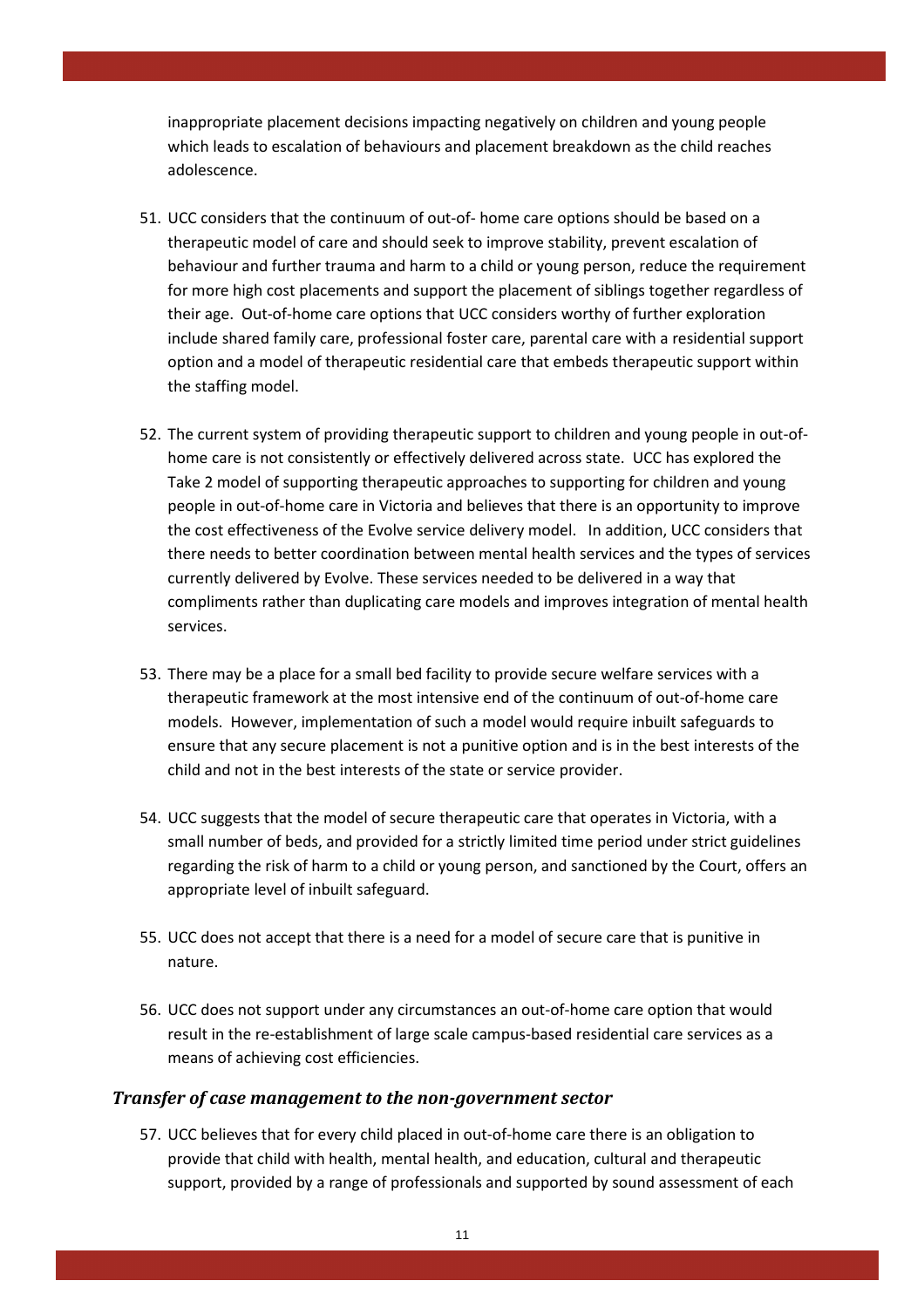child. This support needs to occur while a child is in care as well as during family contact or reunification.

- 58. UCC is happy to see that the discussion paper provides a proposal to address the poor responses to children in out-of-care. However, while the proposal for a multi-disciplinary casework team will be an improvement to the current system, the discussion paper fails to examine the merit of transferring case planning, case work and case management functions to the non-government sector under certain circumstances for children in out-of-home care.
- 59. As recommended in UCC's preliminary submission to the Commission of Inquiry, UCC believes that there would be enormous benefit to outcomes for children and families if there was some transfer over time of some case management functions to the nongovernment sector, (specifically the services that are providing care for that child) in relation to managing family contact, day to day care functions, cultural and education planning and transition from care. Case management (while orders and the legal status of children and young people are being negotiated), as well as case management of highly complex clients should remain with Child Safety Services. UCC also believes that significant efficiencies and savings could be realised through this transfer, by reducing duplication and "red tape" in the current system of case management and casework support.
- 60. Both Victoria and NSW have outsourced a range of case management responsibilities to the non-government sector. Community Services in NSW may transfer case management for children in out of home care in circumstances when a child protection action is complete, final court orders are complete or long term orders in place. Case management may also be transferred for family preservation in certain circumstances. Case management is not transferred to the non-government sector for children and young people who have been assessed by Community Services as presenting with significantly complex needs, at risk of immediate or serious harm, or where case management requires a high level of co-location from other government agencies. Conversely, case management can be transferred from the non-government sector to Community Services under certain circumstances.
- 61. UCC considers that the Victorian and NSW case management models are worthy of further exploration and consideration in Queensland, and there would be benefits for this model to work alongside the multidisciplinary teams proposed in the discussion paper.

#### **Assisting young people leaving care**

- 62. The submission from the Department of Communities, Child Safety and Disability Services acknowledges the need for quality case management to assist young people with the transition to independent living and also acknowledges the challenges for Child Safety Services in prioritising transition from care planning for young people.
- 63. As identified in the UCC preliminary submission, case planning for young people leaving care does not commence until the young person is 17 years old, despite the best intent of Child Safety Service staff. As a result UCC staff have become involved in transition from care and post-care support but are limited in their ability to assume case management responsibility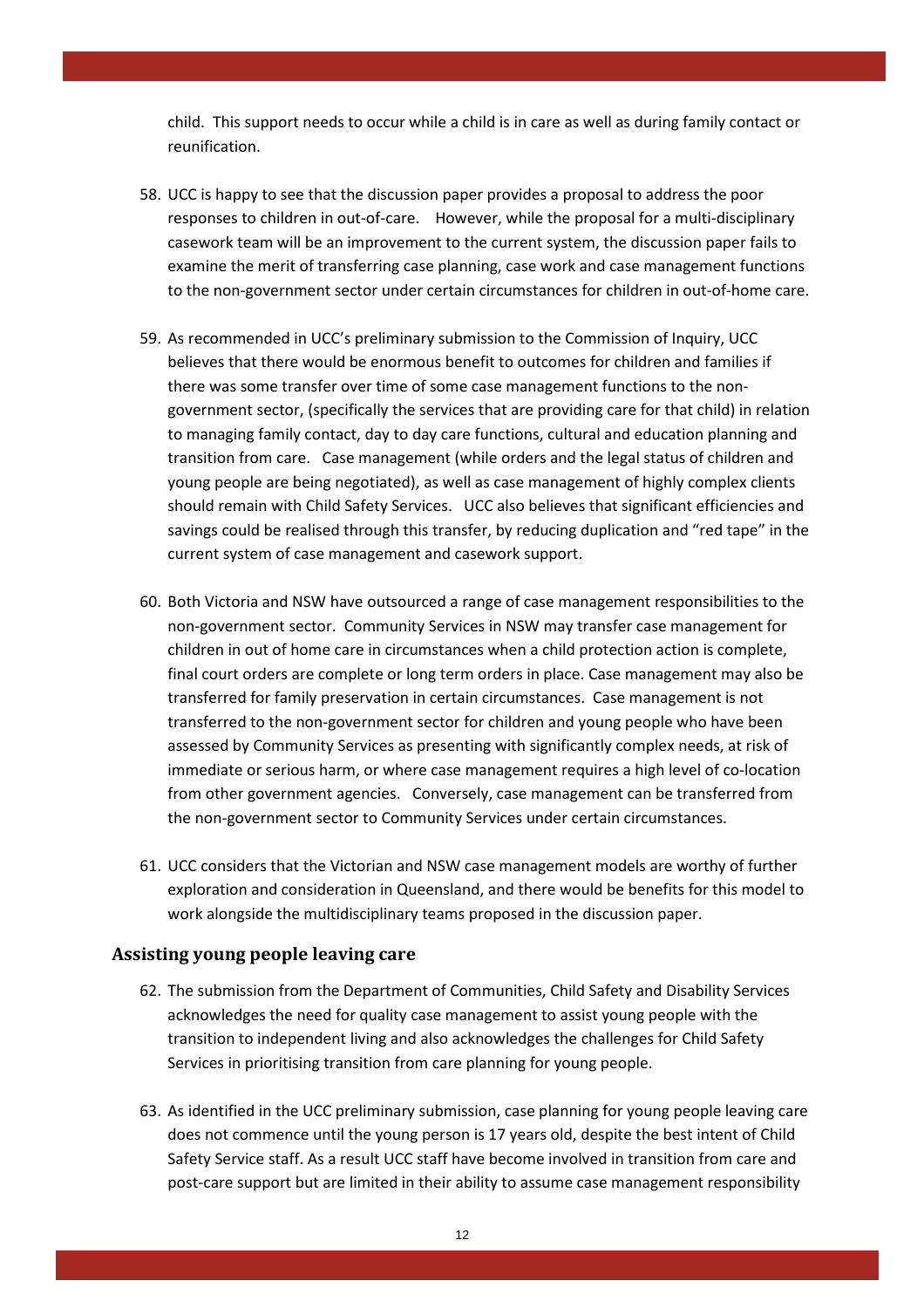for the young person and are prohibited from sharing information about the young person with other service providers.

- 64. Recently UCC has developed at trial to assist young people to transition from care, through identifying the impact of trauma on their emotional, social and support needs and developing a plan to address these. The plans include building community connections that can provide continuing support for the young person post-care.
- 65. The proposals within the discussion paper that split responsibility for the delivery of transition from care planning and support between 15 – 18 year olds and 18 – 25 year olds are not feasible, given the differences in development and transitional needs of young people.
- 66. In the experience of UCC, there is no doubt that the non-government sector has the capacity if resourced appropriately to provide case planning and post-care support for the young people transitioning from the care of UCC services. However, because of the level of support required from other agencies and the extent of interagency coordination required, it is recommended that Child Safety Directors oversight interagency policies for prioritising access to services for this client group and that overall approval of transition from care plans should be retained by the Department of Communities, Child Safety and Disability Services.

# **Section 4 - Responding to over-representation of Aboriginal and Torres Strait Islander children and families**

This section responds to questions:

*Could Aboriginal and Torres Strait Islander child and family wellbeing services be built into existing service infrastructure, such as Aboriginal and Torres Strait Islander Medical Services?* 

*How could an expanded peak body be structure and what functions should it have? What would be the most efficient and cost effective way to develop aboriginal and Torres What statutory child functions should be included in a trial of a delegation of functions to Strait islander child and family wellbeing services across Queensland?* 

*What processes should be used for accrediting Aboriginal and Torres Strait islander Aboriginal and Torres Strait Islander agencies to take on statutory child protection functions and how would the quality those services be monitored?* 

Key Proposals:

- Support a 10 year plan for community ownership of family support and early intervention, placement, case management and service delivery for children requiring out-of-home care.
- Explore partnership models between non-Indigenous and Indigenous non-government organisations in conjunction with the Queensland Aboriginal and Torres Strait Islander Child Protection Peak (QATSICPP)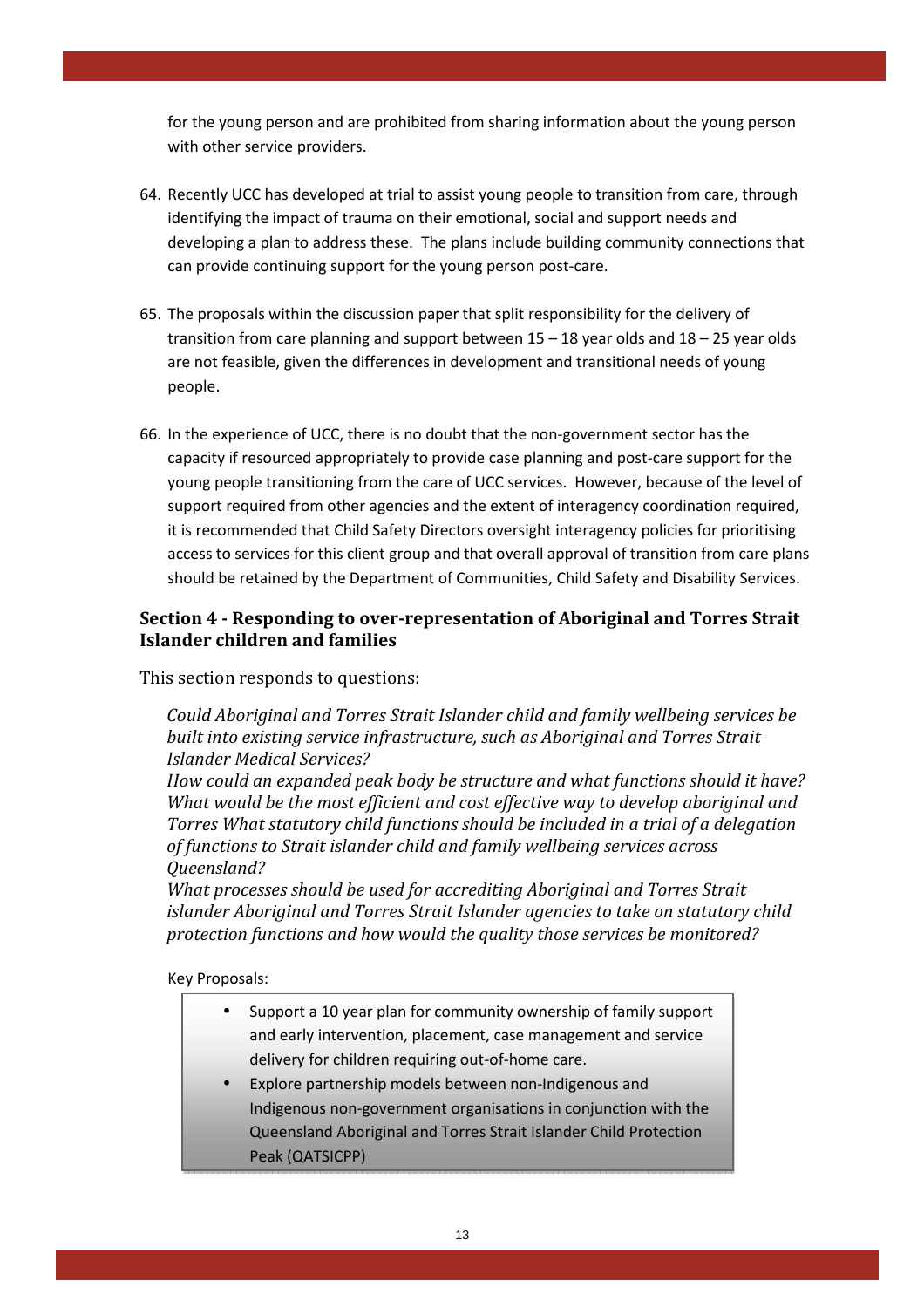- 67. The numbers of Aboriginal and Torres Strait Islander children in the out-of-home care system are unacceptable in Queensland and UCC considers that there is a pressing need for the Department of Communities, Child Safety and Disability Services to review the Structured Decision Making tool to understand if the tool is culturally biased and resulting in greater numbers of Indigenous children being "screened in". Other short term strategies could include resourcing and enabling non-government organisations, both Aboriginal and Torres Strait islander controlled and mainstream, to focus on identification of kin for children who are currently in the out-of-home care system, particularly those children who have recently been placed. Family Group Conferencing models developed in New Zealand and based on the Maori kinship care network have been identified as working well to support kinship care approaches for Aboriginal and Torres Strait Islander children and young people.
- 68. At a minimum, including Aboriginal and Torres Strait Islander representation in the investigation and assessment phases of these children should be considered as providing a culturally appropriate response.
- 69. In the longer term UCC supports the need for a significant change to current approaches to bring about a reduction in the high numbers of Aboriginal and Torres Strait Islander children in the child protection system. UCC is also supportive of the need to build capacity within community owned and controlled organisations to take responsibility for supporting families and case management, placement and service delivery for children in the statutory system.
- 70. While UCC supports the transfer of statutory functions to Aboriginal and Torres Strait Islander organisations related to the placement, case management and service delivery for children requiring out-of-home care, the transfer of investigation and risk assessment is not supported.
- 71. UCC is mindful that the approaches being implemented in NSW and Victoria are being carried out cautiously, over a 5 to 10 year period along with a significant level of investment to develop sustainable funding models to support the transfer of out-of-home care services and case management to Indigenous organisations.
- 72. UCC is of the view that without a significant injection of investment, particularly for effective family support services that can support children to remain safely with their families, that the proposals within the discussion paper risk establishing a two tiered system of child protection in Queensland.
- 73. UCC supports the implementation and features of the staged 10 year plan towards community ownership and responsibility that is recommended by the Department of Communities, Child Safety and Disability Services in the submission to the Commission of Inquiry.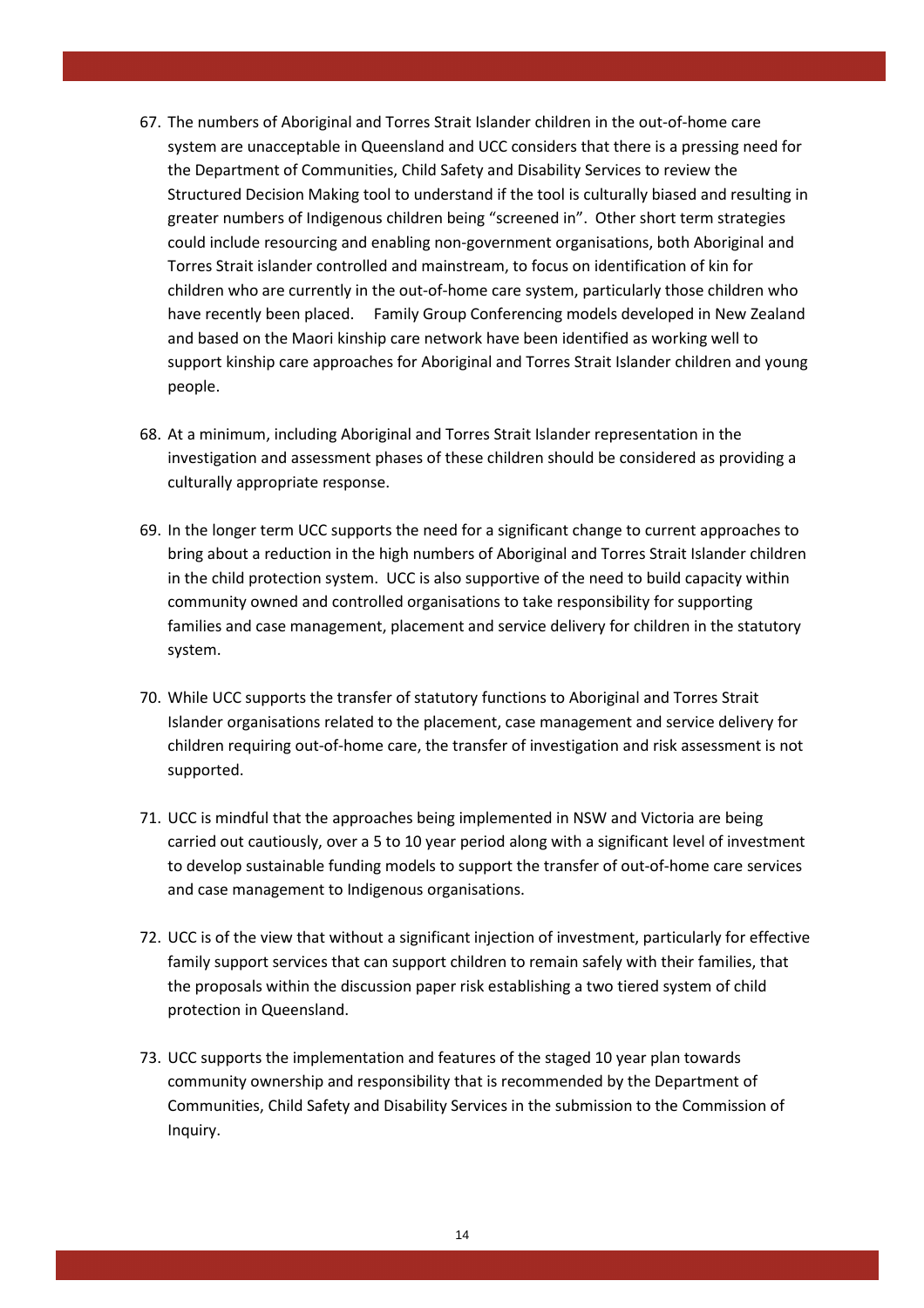74. In particular, UCC sees considerable merit in the proposals on page 107 of that submission for exploring partnership models between non-Indigenous and Indigenous non-government organisations in conjunction with the Queensland Aboriginal and Torres Strait Islander Child Protection Peak (QATSICPP). As a large provider of family support and out-of-home care services in Queensland, in which a significant proportion of our clients are Aboriginal and Torres Strait Islander clients, UCC would welcome the opportunity to develop "innovative partnerships" with Aboriginal and Torres Strait Islander controlled organisations.

## **Section 5: Response to Specific Questions**

## **Chapter 9 - Oversight and complaint mechanisms**

*Are the department's oversight mechanisms - performance reporting, monitoring and complaints handling - sufficient and robust to provide accountability and public confidence? If not, why not?* 

*Do the quality standards and legislated licensing requirements, with independent external assessment, provide the right level of external checks on the standard of care provided by non-government organisations?* 

- 75. As outlined in UCC's preliminary submission, UCC is licensed for 22 residential care services under 11 licenses and 10 foster and kinship care programs under 6 licences . In relation to the process for granting or renewing a license UCC considers that the process is repetitive and either has been provided in a previous application or is information already held by the department. The costs conservatively estimated by UCC to put one site through a license renewal process is \$10, 635.
- 76. UCC agrees that the quality standards and legislated licensing requirements, with independent external assessment, provides a level of external checks on the standard of care provided by non-government organisations. However, the current way in which this is enacted requires significant review in order to restore the balance from compliance as the driver, to placing the client firmly at the centre of the quality process.
- 77. UCC has previously recommended that the license application process be improved through the use of:
- An ask once, use often approach in relation to documentation
- Greater streamlining so that the legislation allows one licence per organisation as opposed to regionally based licences, that would result in a significant reduction in administrative processes
- Include in the Independent External Assessment the results of consultation with children and young people to ensure compliance with the Statement of Standards.

*Do the current oversight mechanisms provide the right balance of scrutiny without unduly affecting the expertise and resources of those government and non-government service providers which offer child protection services?*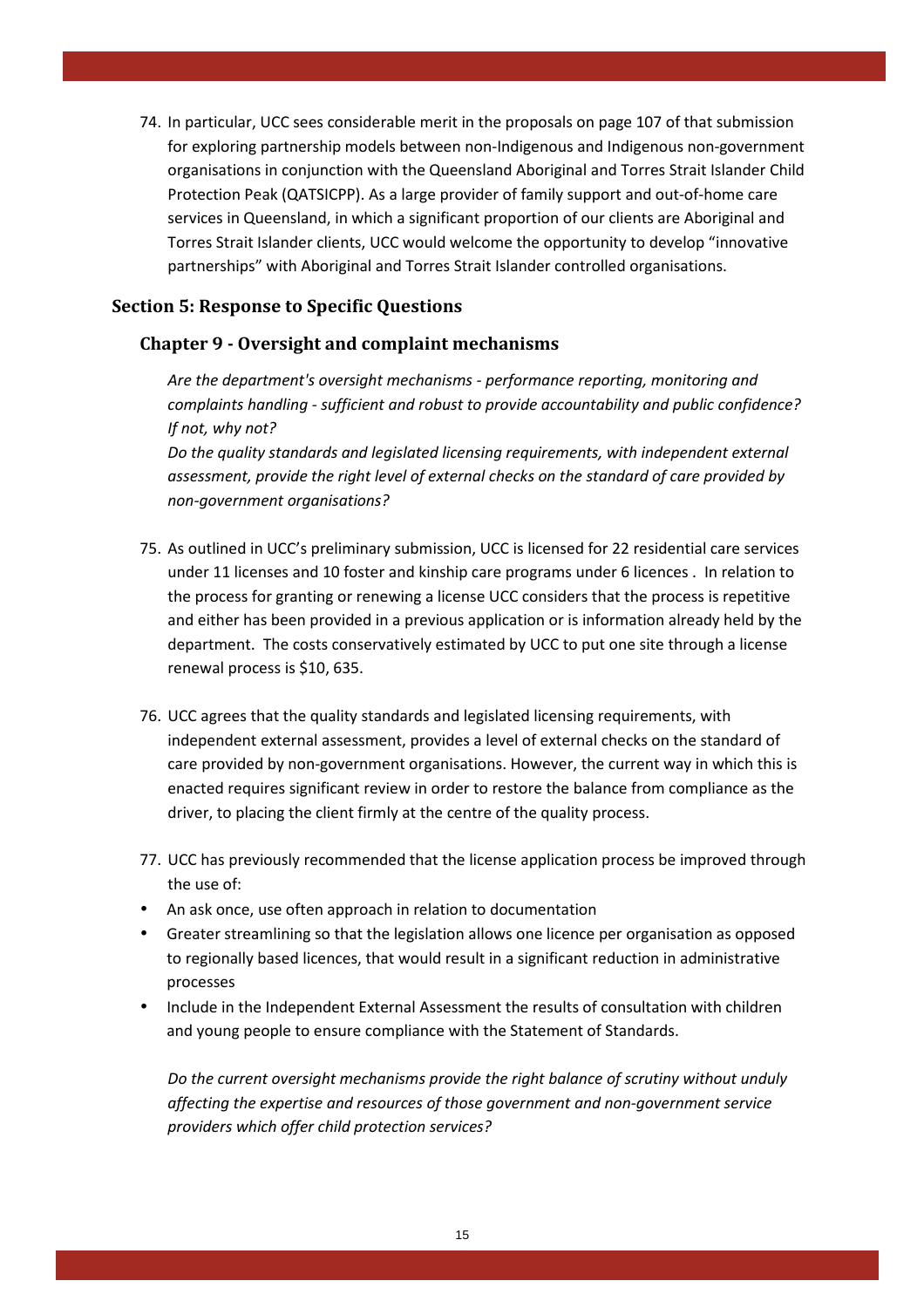78. The current Bluecard system is confusing and costly and while UCC acknowledges the need for adequate checks to be undertaken for all child related employment, the current system needs to be reviewed, simplified and streamlined. Having different systems for employees, volunteers and those working in different paid roles with different levels of checks applied does not appear to offer an efficient or effective system. Criminal record and child protection checks is only one component of achieving a safe workforce and must be accompanied by professional education on child abuse and neglect and high quality recruitment systems and processes for those working in child related employment.

# **Chapter 11 - Funding for the child protection system**

*Where in the child protection system can savings or efficiencies be identified?* 

79. UCC will be interested to see the results from the alternative funding options (social impact bonds) that are currently being trialled in NSW through UnitingCare Burnside and the Benevolent Society to address juvenile offending and keep children safely at home. However initiatives such as these are unlikely to achieve the quantum of savings required to address the increasing escalation of costs associated with the costs of out-of-home care.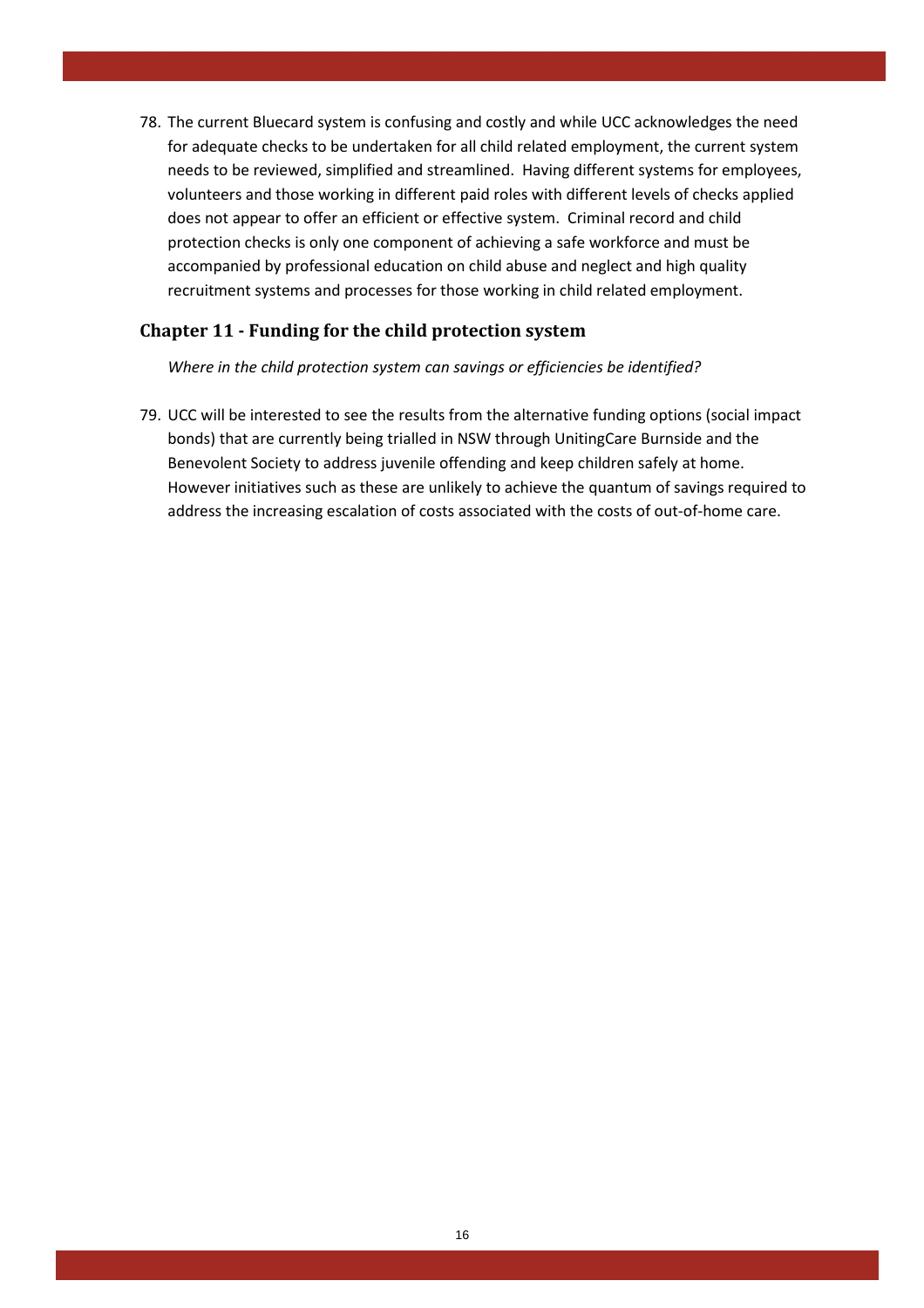UCC provides a wide variety of programs that support vulnerable Queensland children, young people and families in line with the organisation's values of compassion, justice, respect, working together and leading through learning. These services have been either self-funded or through grants provided by government.

In the 2011/12 financial year, UCC received \$91 million from the Department of Communities, Child Safety and Disability Services to deliver services for a range of programs including out- of- home care (OOHC), family support, youth support and intervention, adults with a disability, telephone and financial counselling, gambling and HACC programs.

UCC is a large provider of family support services and has considerable experience in working with "hard to engage" families and supporting families in crisis. It provides a range of counselling and crisis support services which form an integral part of the universal, secondary and tertiary child protection system. In particular our Referral for Active Intervention (RAI) and Helping Out Families (HOF) programs have been found to be effective.

UCC has three RAI programs in Southeast Queensland. The largest service works with 270 families each year. These services work with vulnerable children, young people and their families who have high and complex needs and who are at risk of requiring statutory child protection.

The Helping Out Families program has operated in Logan since October 2010 and is the largest of the three Helping Out Families Programs being trialled in Southeast Queensland. Like the RAI program, it aims to divert children and families from statutory child protection and provides intensive family support to families with high and complex needs. Over the previous 12 months this program has provided support to more than 820 families.

UCC established the first Family Intervention Service (FIS) in Queensland and now operates 10 services across the state. FIS works with families where there has been a need for statutory intervention and provides intensive family support to help parents care for their children and prevent the need for a statutory child protection order and assist children to return to their parents care and to prevent entry into out-of-home care.

UCC also delivers a range of services that are funded by the Commonwealth Government that support children and families, including relationship counselling services, Family Relationship Services, and Communities for Children.

In relation to out-of-home care UCC is a significant statewide provider with: 3 Foster and Kinship Care services, 3 Specialist Foster Care programs, multiple Placement Support Services and packages, 17 Residential Care services, 2 Therapeutic Residential Care services